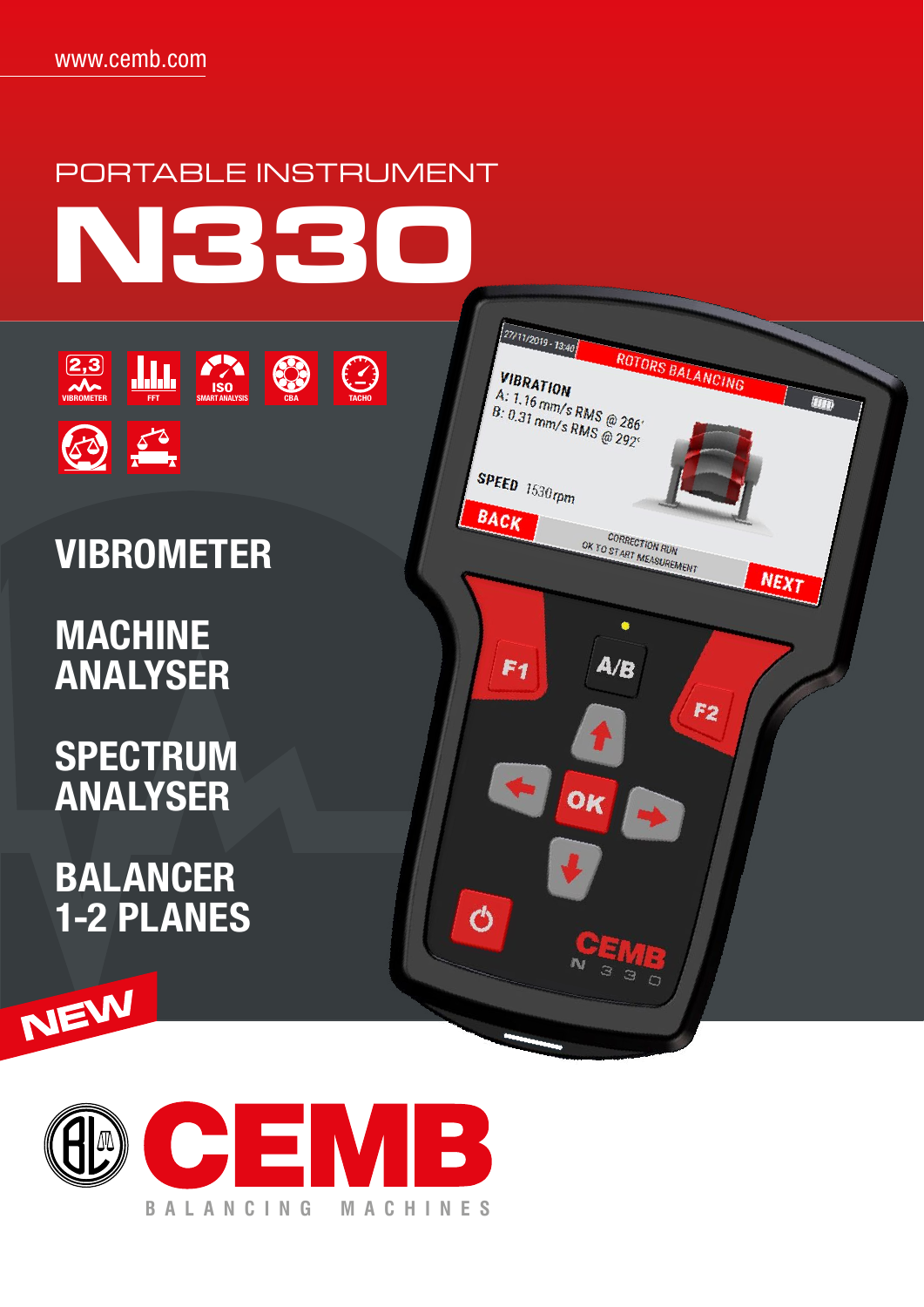# **N330** PORTABLE INSTRUMENT



## STANDARD ACCESSORIES

| No.1 accelerometer transducer 100mV/g                  |
|--------------------------------------------------------|
| No.1 magnetic base $\varnothing$ 25mm                  |
| No.1 probe                                             |
| No.1 transducer connection cable L 2m                  |
| No.1 Photocell complete with upright and magnetic base |
| Graduated disk Ø 96mm                                  |
| No.1 USB stick with manuals                            |
| Battery charger with multiplug adapters                |
| Carrying case                                          |
| Micro USB Cable                                        |

# OPTIONAL ACCESSORIES

No.1 Connection cable 5m for transducer N.1 Connection cable 5m for photocell No.1 Extension cable 10m for transducer No.1 Extension cable 10m for photocell Second Plane Balancing Kit, composed by: accelerometer ¼"28"UNF + 2m cable red + Ø 25mm magnetic base and probe

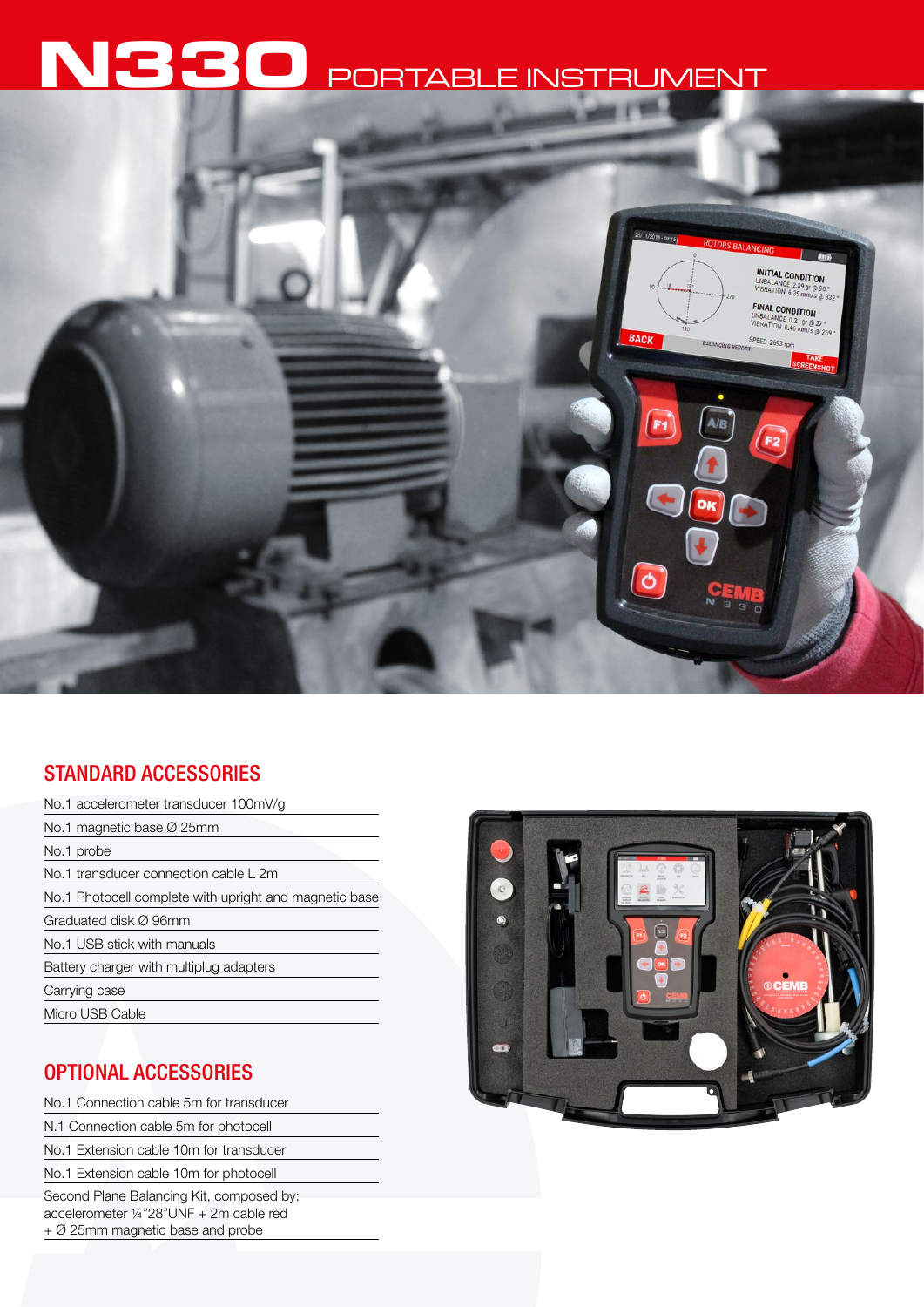# **The Smart solution** for vibration analysis and balancing

EASY CLICK<br>**Lum**inosity

# Intuitive functions under full control

10 KHz Vibrometer and Machine Analyzer with static and dynamic balancing function

- 4.3" color graphic display  $\blacksquare$ Very high luminosity and contrast for sunlight use Wide view angle
- Enhanced click keyboard  $\blacksquare$ Optimal tactile feedback Designed for gloves use
- Heavy duty and metallic connectors É
- Fast measure
- Huge memory space 14.8 GByte, expandible to 128 GByte 1000+ measures for each type
- Easy reporting & software  $\blacksquare$ Screenshot display capture and save Smart route data store

N-EXPERT software for vibration analysis, balancing, report

## VIBROMETER & TACHO



- Big readable characters
- Overall with main peak ÷,
- 1x fundamental with phase
- Speed rotation

# GRINDING WHEEL BALANCING



- Grinding balancing with 2 or 3 counterweights
- Graphic interface with real time correction
- Balancing Report

# HIGH RESOLUTION FFT SMART ANALYSIS



- Graphic zoom
- Peak cursors
- Autoscale feature
- List of main peaks

## ROTORS BALANCING ANGULAR SPLIT



- Static/Dynamic balancing (1-2 planes)
- Check of trial weight effect
- Balancing tolerance according to ISO21940-11
- Estimate of trial weight calculation in grams
- Balancing by addition or removal mass



- Machine troubleshoot at a glance
- Vibration root cause identification L.
- Step by step according ISO10816-3
- Automatic speed detection



- Split angle calculation: - Split weights
	- Split on fixed available angular locations (from 1 up to 24)